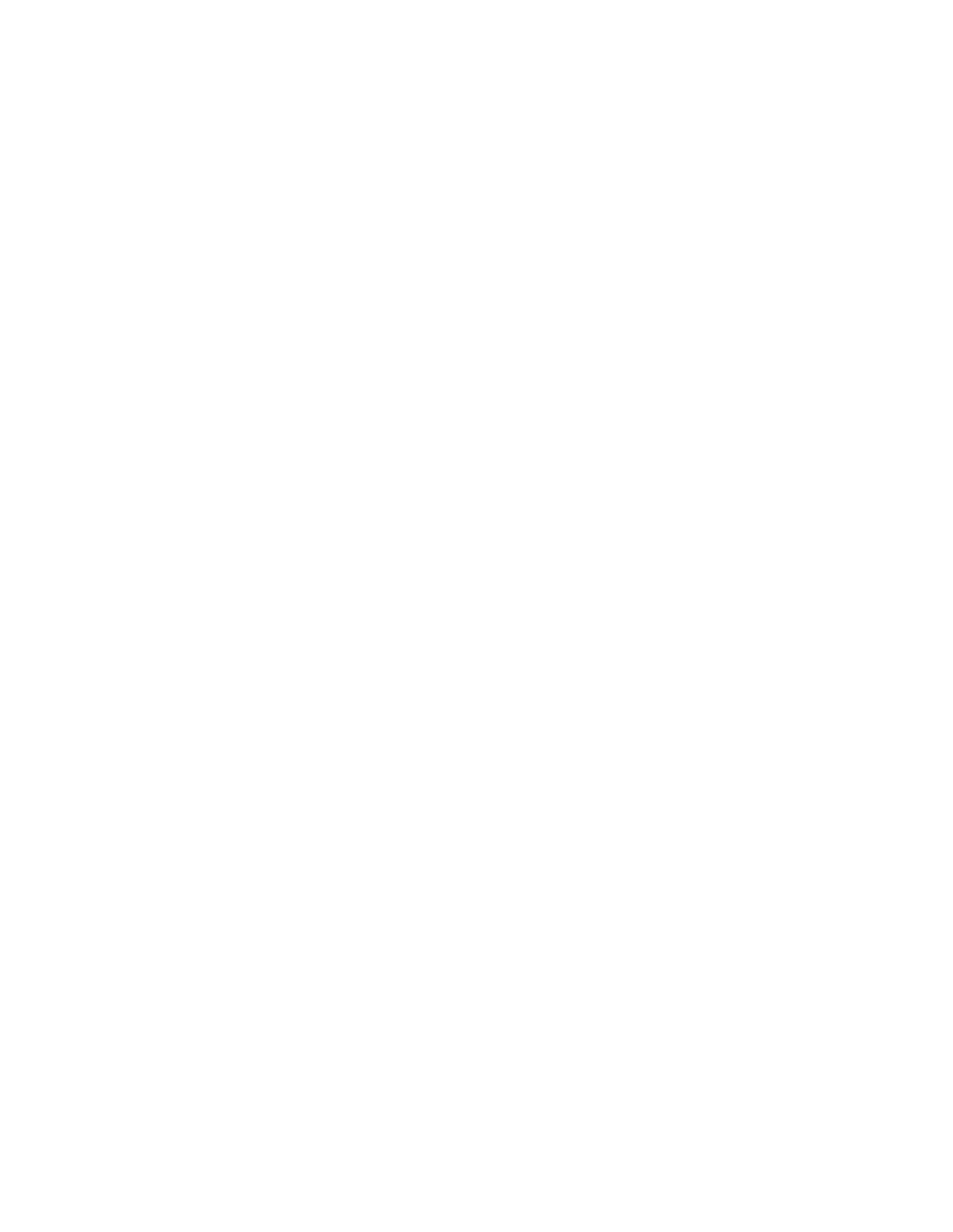# **CURRENCY EQUIVALENTS**

| (as of 31 August 2018) |                          |                                        |  |  |
|------------------------|--------------------------|----------------------------------------|--|--|
| Currency unit          | $\overline{\phantom{0}}$ | $\mathsf{dong}\left(\mathsf{D}\right)$ |  |  |
| D <sub>1.00</sub>      | $=$                      | \$0.000043                             |  |  |
| \$1.00                 | $=$                      | D23,290.00                             |  |  |

# **ABBREVIATIONS**

| Asian Development Bank                               |
|------------------------------------------------------|
| Canadian Climate Fund for the Private Sector in Asia |
| Da Nhim - Ham Thuan - Da Mi Hydro Power Joint Stock  |
| Company                                              |
| engineering, procurement, and construction           |
| environmental and social management plan             |
| environmental and social management system           |
| <b>Vietnam Electricity</b>                           |
| feed-in tariff                                       |
| <b>Power Generation Corporation 1</b>                |
| greenhouse gas                                       |
| initial environmental and social examination         |
| independent power producer                           |
| Leading Asia's Private Infrastructure Fund           |
| power purchase agreement                             |
| public-private partnership                           |
| <b>United States</b>                                 |
|                                                      |

#### **WEIGHTS AND MEASURES**

| GW                 | $\hspace{0.05cm}$        | gigawatt                         |
|--------------------|--------------------------|----------------------------------|
| kWh                | $\qquad \qquad -$        | kilowatt-hour                    |
| <b>MW</b>          | $\qquad \qquad$          | megawatt                         |
| tCO <sub>2</sub> e | $\overline{\phantom{0}}$ | ton of carbon dioxide equivalent |

# **NOTE**

In this report, "\$" refers to United States dollars.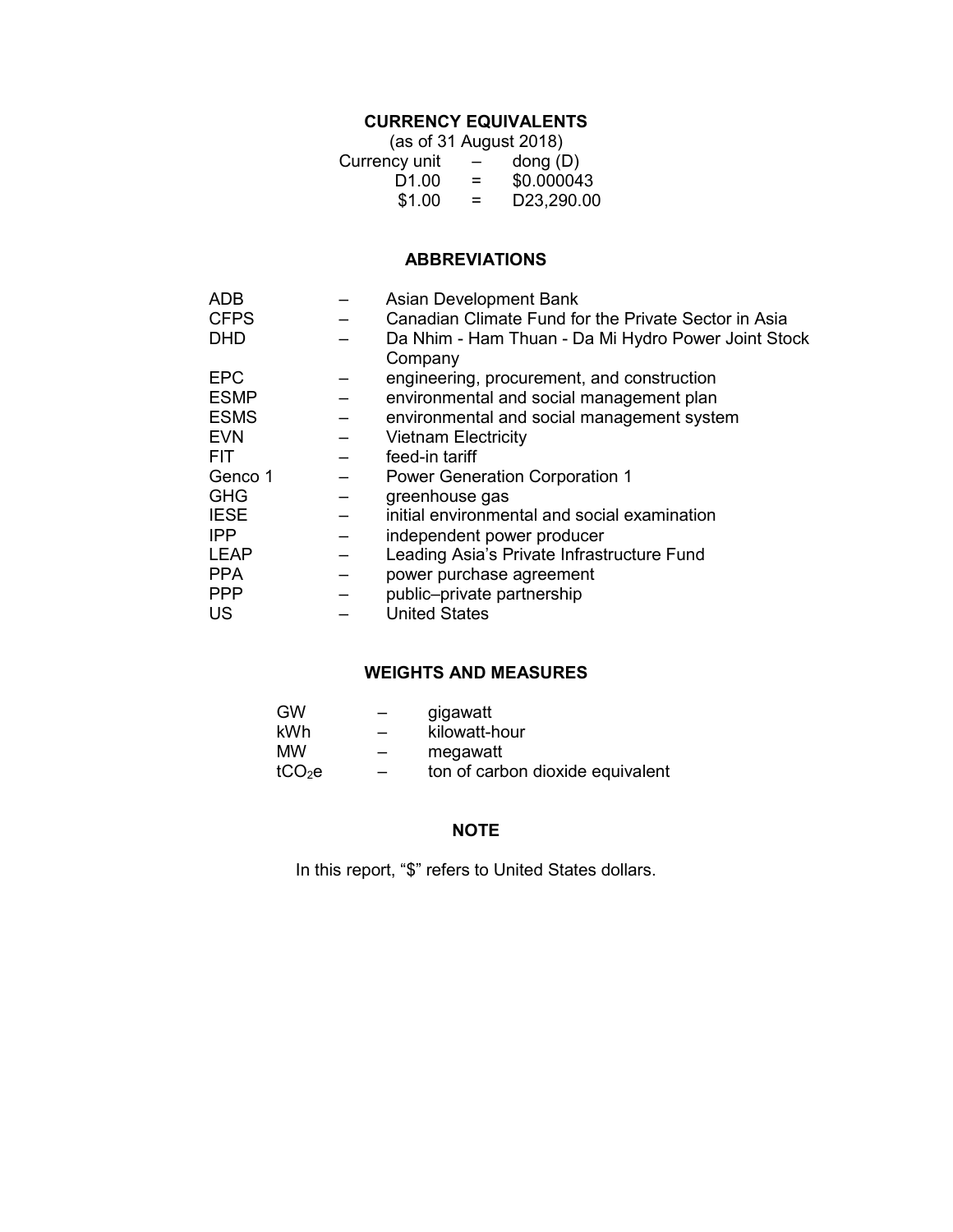| <b>Vice-President</b>              | Diwakar Gupta, Private Sector and Cofinancing Operations                                                                                                                                                                                                                                                                                                                                                                                                                                                                                                                                                                                                                                                             |
|------------------------------------|----------------------------------------------------------------------------------------------------------------------------------------------------------------------------------------------------------------------------------------------------------------------------------------------------------------------------------------------------------------------------------------------------------------------------------------------------------------------------------------------------------------------------------------------------------------------------------------------------------------------------------------------------------------------------------------------------------------------|
| <b>Director General</b>            | Michael Barrow, Private Sector Operations Department (PSOD)                                                                                                                                                                                                                                                                                                                                                                                                                                                                                                                                                                                                                                                          |
| <b>Director</b>                    | Jackie B. Surtani, Infrastructure Finance Division 2, PSOD                                                                                                                                                                                                                                                                                                                                                                                                                                                                                                                                                                                                                                                           |
| Team leader<br><b>Team members</b> | Michael Gabisch, Investment Specialist, PSOD<br>Genevieve Abel, Principal Transaction Support Specialist (Integrity),<br><b>PSOD</b><br>Irish-Fe Aguilar, Social Development Officer (Safeguards), PSOD<br>Pierre Bailet, Senior Counsel, Office of the General Counsel<br>Ian Bryson, Senior Safeguards Specialist, PSOD<br>Henri Devys, Young Professional, Office of Public–Private Partnership<br>Manfred Kiefer, Senior Economist, PSOD<br>Ninh Le Do, Investment Officer, Viet Nam Resident Mission, PSOD<br>Melissa Manguiat, Senior Safeguards Officer, PSOD<br>Rafael Montinola, Investment Specialist, PSOD<br>Noel Peters, Principal Safeguards Specialist, PSOD<br>Cheryll Tienzo, Project Analyst, PSOD |

In preparing any country program or strategy, financing any project, or by making any designation of or reference to a particular territory or geographic area in this document, the Asian Development Bank does not intend to make any judgments as to the legal or other status of any territory or area.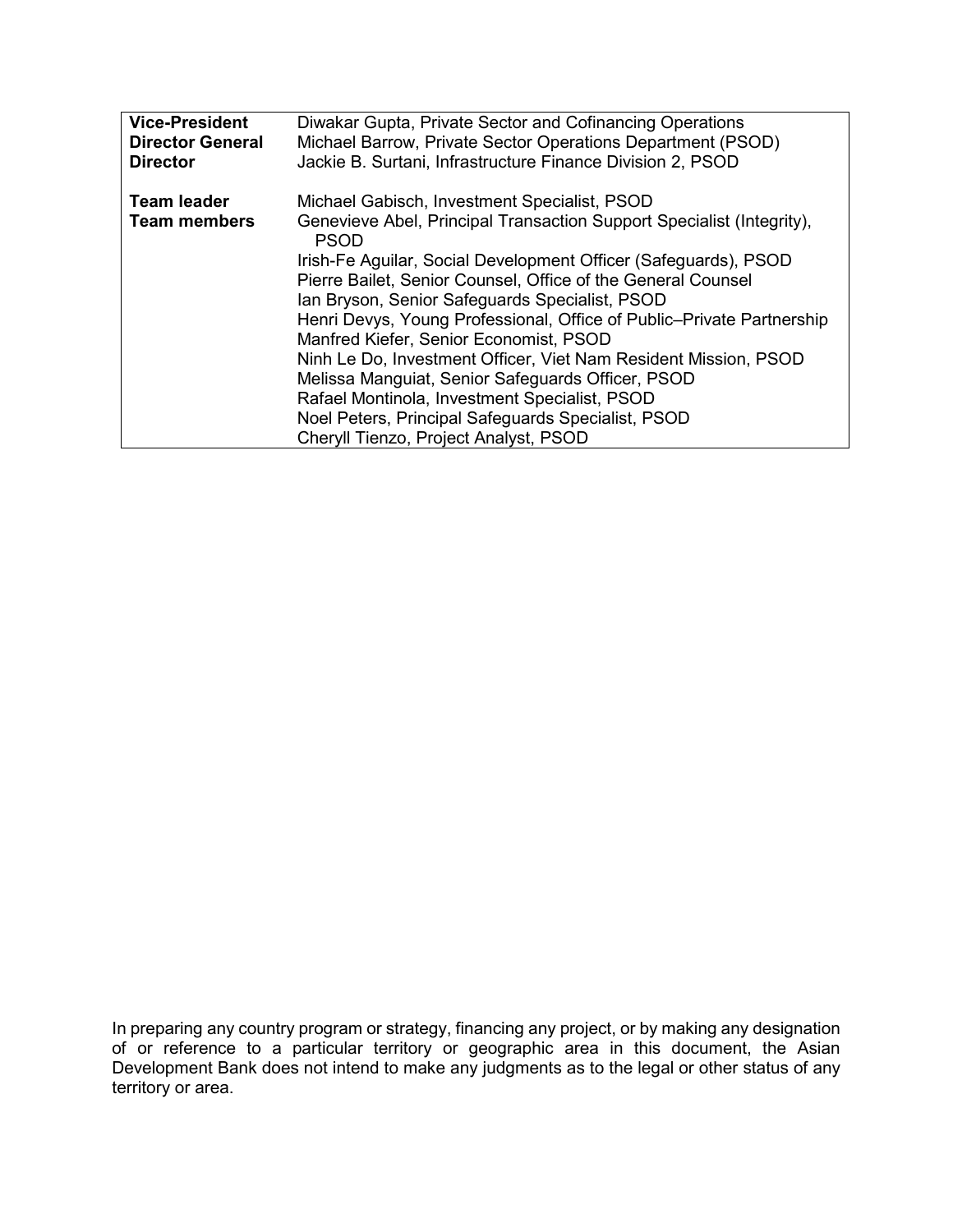## **CONTENTS**

# **Page**

|      |                                  | PROJECT AT A GLANCE                                                                                                                                                                                                                                                     |                               |
|------|----------------------------------|-------------------------------------------------------------------------------------------------------------------------------------------------------------------------------------------------------------------------------------------------------------------------|-------------------------------|
| I.   |                                  | THE PROPOSAL                                                                                                                                                                                                                                                            | 1                             |
| ΙΙ.  |                                  | THE PROJECT                                                                                                                                                                                                                                                             |                               |
|      | А.<br>В.<br>C.<br>D.<br>Ε.<br>F. | <b>Project Identification and Description</b><br>Development Impact, Outcome, and Outputs<br>Alignment with ADB Strategy and Operations<br><b>Project Cost and Financing Plan</b><br><b>Implementation Arrangements</b><br>Projected Financial and Economic Performance | 1<br>3<br>3<br>4<br>4<br>5    |
| III. |                                  | THE PROPOSED ADB ASSISTANCE                                                                                                                                                                                                                                             | 5                             |
|      | А.<br>В.<br>C.                   | The Assistance<br>Value Added by ADB Assistance<br><b>Risks</b>                                                                                                                                                                                                         | 5<br>5<br>6                   |
| IV.  |                                  | POLICY COMPLIANCE                                                                                                                                                                                                                                                       | 6                             |
|      | А.<br>В.<br>C.<br>D.             | Safeguards and Social Dimensions<br><b>Anticorruption Policy</b><br><b>Investment Limitations</b><br>Assurances                                                                                                                                                         | 6<br>7<br>$\overline{7}$<br>7 |
| V.   |                                  | <b>RECOMMENDATION</b>                                                                                                                                                                                                                                                   | 8                             |
|      |                                  | Design and Monitoring Framework                                                                                                                                                                                                                                         | 9                             |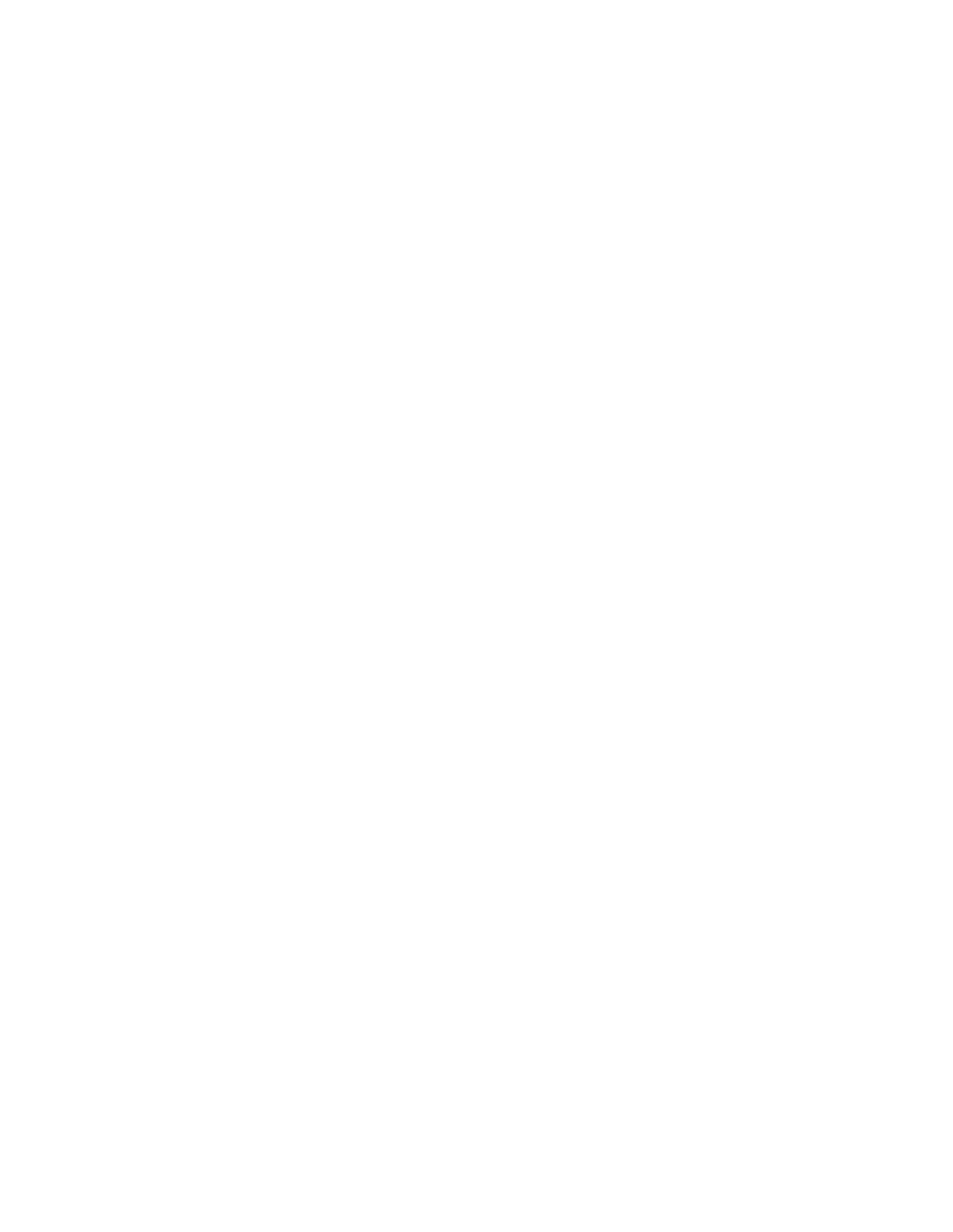## **PROJECT AT A GLANCE**

| 1. Basic Data                                                                                  |                                                                                                                                         |                                                                          |              | Project Number: 51327-001   |               |
|------------------------------------------------------------------------------------------------|-----------------------------------------------------------------------------------------------------------------------------------------|--------------------------------------------------------------------------|--------------|-----------------------------|---------------|
| <b>Project Name</b>                                                                            | Floating Solar Energy Project                                                                                                           | <b>Department</b>                                                        | PSOD/PSIF2   |                             |               |
| Country                                                                                        | Viet Nam, Socialist Republic of                                                                                                         | /Division                                                                |              |                             |               |
| <b>Borrower</b>                                                                                | Da Nhim - Ham Thuan - Da Mi<br>Hydro Power Joint Stock<br>Company                                                                       |                                                                          |              |                             |               |
| 2. Sector                                                                                      | Subsector(s)                                                                                                                            |                                                                          |              | Financing (\$ million)      |               |
| $\sqrt{\phantom{a}}$ Energy                                                                    | Renewable energy generation - solar                                                                                                     |                                                                          |              |                             | 20.00         |
|                                                                                                |                                                                                                                                         |                                                                          | <b>Total</b> |                             | 20.00         |
| 3. Strategic Agenda                                                                            | <b>Subcomponents</b>                                                                                                                    | <b>Climate Change Information</b>                                        |              |                             |               |
| Inclusive economic<br>growth (IEG)                                                             | Pillar 2: Access to economic<br>opportunities, including jobs,<br>made more inclusive                                                   | $CO2$ reduction (tons per annum)<br>Climate Change impact on the Project |              |                             | 30,302<br>Low |
| Environmentally<br>sustainable growth<br>(ESG)                                                 | Global and regional<br>transboundary environmental<br>concerns                                                                          | <b>ADB Financing</b><br>Mitigation (\$ million)                          |              |                             | 20.00         |
|                                                                                                |                                                                                                                                         | Cofinancing<br>Mitigation (\$ million)                                   |              |                             | 22.00         |
| 4. Drivers of Change<br>Private sector<br>development (PSD)                                    | <b>Components</b><br>Promotion of private sector<br>investment                                                                          | <b>Gender Equity and Mainstreaming</b><br>Some gender elements (SGE)     |              |                             | ℐ             |
| 5. Poverty and SDG Targeting                                                                   |                                                                                                                                         | <b>Location Impact</b>                                                   |              |                             |               |
| Geographic Targeting<br><b>Household Targeting</b><br><b>SDG Targeting</b><br><b>SDG Goals</b> | <b>No</b><br><b>No</b><br>Yes<br>SDG7                                                                                                   | Rural                                                                    |              |                             | High          |
| 6. Nonsovereign Operation Risk Rating                                                          |                                                                                                                                         |                                                                          |              |                             |               |
| <b>Obligor Name</b>                                                                            |                                                                                                                                         | <b>Obligor Risk Rating</b>                                               |              | <b>Facility Risk Rating</b> |               |
| Company                                                                                        | Da Nhim - Ham Thuan - Da Mi Hydro Power Joint Stock                                                                                     |                                                                          |              |                             |               |
| 7. Safeguard Categorization                                                                    | <b>Environment: B</b>                                                                                                                   | <b>Involuntary Resettlement: B</b>                                       |              | Indigenous Peoples: C       |               |
| 8. Financing                                                                                   |                                                                                                                                         |                                                                          |              |                             |               |
| <b>Modality and Sources</b>                                                                    |                                                                                                                                         |                                                                          |              | Amount (\$ million)         |               |
| <b>ADB</b>                                                                                     |                                                                                                                                         |                                                                          |              | 20.00                       |               |
|                                                                                                | Nonsovereign LIBOR Based Loan (Regular Loan): Ordinary capital resources                                                                |                                                                          |              | 20.00                       |               |
| Cofinancing                                                                                    |                                                                                                                                         |                                                                          |              | 22.00                       |               |
| Administration)                                                                                | Canadian Climate Fund for the Private Sector in Asia II (CFPS II) (Full ADB                                                             |                                                                          |              | 6.00                        |               |
|                                                                                                | Canadian Climate Fund for the Private Sector in Asia under the Clean Energy<br>Financing Partnership Facility (Full ADB Administration) |                                                                          |              | 11.00                       |               |
|                                                                                                | Leading Asia's Private Infrastructure Fund (LEAP) (Full ADB Administration)                                                             |                                                                          |              | 5.00                        |               |
| Others <sup>a</sup>                                                                            |                                                                                                                                         |                                                                          |              | 20.00                       |               |
| <b>Total</b>                                                                                   |                                                                                                                                         |                                                                          |              | 62.00                       |               |

<sup>a</sup> Derived by deducting ADB financing and Cofinancing from Total Project Cost.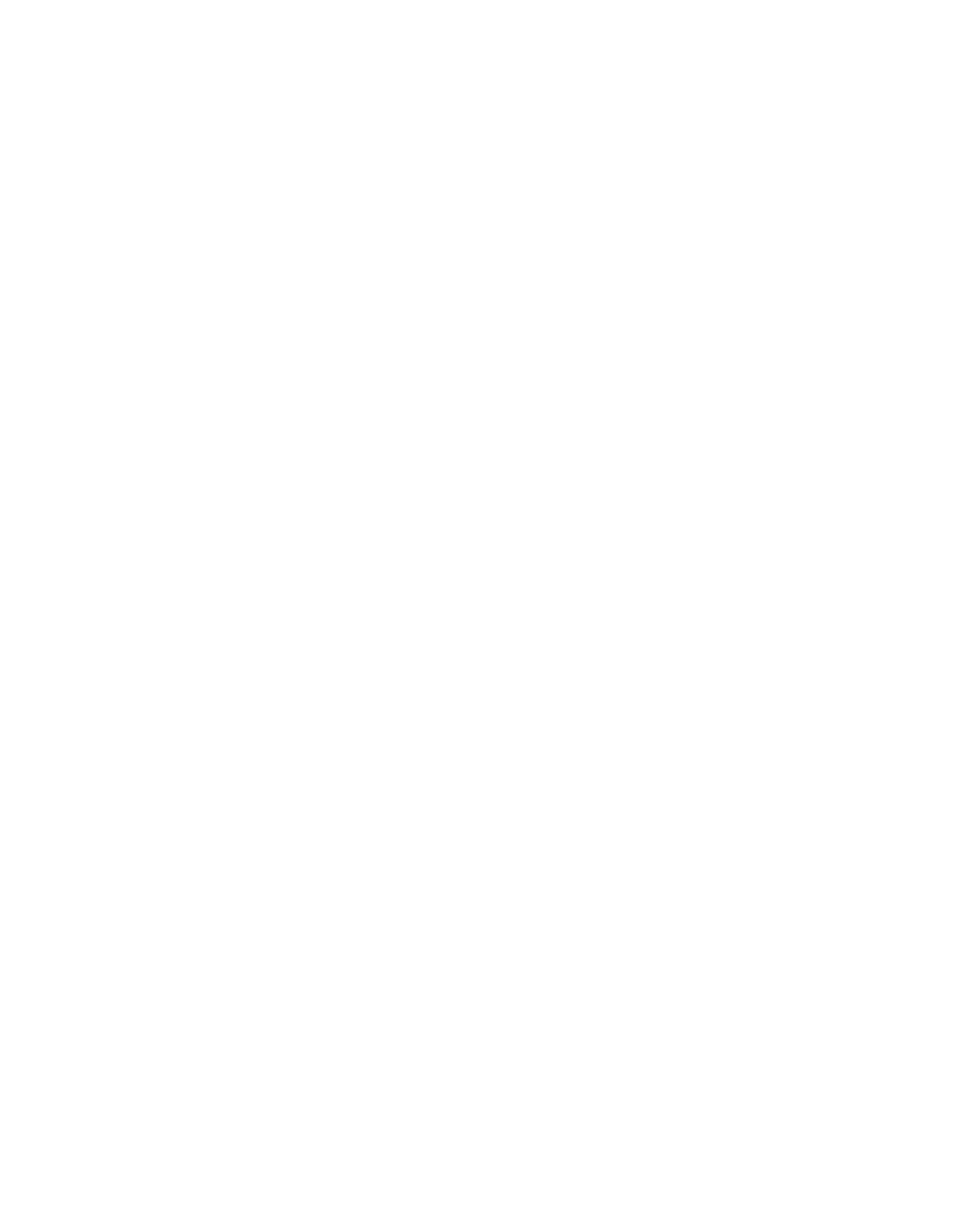### **I. THE PROPOSAL**

1. I submit for your approval the following report and recommendation on a proposed loan of up to \$20,000,000 to Da Nhim - Ham Thuan - Da Mi Hydro Power Joint Stock Company (DHD) for the Floating Solar Energy Project in Viet Nam. The report also describes (i) the proposed administration of a loan of up to \$5,000,000 to be provided by the Leading Asia's Private Infrastructure Fund<sup>1</sup> (LEAP); (ii) the proposed administration of a loan of up to \$11,000,000 to be provided by the Canadian Climate Fund for the Private Sector in Asia (CFPS) under the Clean Energy Financing Partnership Facility; and (iii) the proposed administration of a loan of up to \$6,000,000 to be provided by the Canadian Climate Fund for the Private Sector in Asia II (CFPS II), and if the Board approves the proposed loan, I, acting under the authority delegated to me by the Board, approve the administration of the LEAP, CFPS, and CFPS II loans.

2. The project entails the Asian Development Bank (ADB) providing financing to DHD to install 47.5 megawatts (MW) of floating solar photovoltaic power generation panels, on the manmade reservoir of its existing 175 MW Da Mi hydropower plant. The ADB financing will meet DHD's requirements for longer-tenor, United States (US) dollar-denominated financing, which local lenders are unable to provide. The financing will catalyze the first large-scale floating solar photovoltaic in the country. ADB's participation in the project will ensure compliance with rigorous environmental and social safeguard standards.

#### **II. THE PROJECT**

#### **A. Project Identification and Description**

3. **Project identification.** Electricity demand in Viet Nam has grown rapidly, averaging 12.0% per year in 2005–2015, and is projected to grow at more than 8.0% through 2030. Access to electricity, which was below 10% in 1986, grew to 98% in 2014. During this time, over 20 million households and industrial and commercial customers have been connected to the grid. The biggest energy challenge is to provide those customers with reliable electricity and to meet future demand. Per capita electricity consumption remains relatively low and is one-third of consumption of the People's Republic of China. Viet Nam's 42 gigawatts (GW) of installed capacity in 2016 was dominated by hydropower, coal, and natural gas. Even though Viet Nam has abundant potential for renewable energy production,<sup>2</sup> the installed capacity was about 7 MW for solar and 135 MW for wind, accounting for less than 0.4% of total installed capacity by the end of 2016.<sup>3</sup>

4. Viet Nam has historically been a net energy exporter because of its large coal, oil, and natural gas reserves, but since 2015, it has been importing coal because domestic coal supplies have been insufficient to meet the higher domestic power demand.<sup>4</sup> The southern half of the country has begun to have power shortages during the dry season. Strong projected electricity demand growth, declining coal reserves, and limited potential to develop further large-scale hydro have led the government to update the National Power Development Plan, 2011–2020.<sup>5</sup> The revised plan seeks to increase the share of non-hydro renewable energy from nearly zero to 5,000

-

<sup>&</sup>lt;sup>1</sup> Financing partner: Japan International Cooperation Agency.

<sup>2</sup> ADB. 2011. *Technical Assistance to the Socialist Republic of Viet Nam for Support for the National Target Program on Climate Change with a Focus on Energy and Transport*. Manila.

<sup>3</sup> Vietnam Electricity. 2017. *Vietnam Electricity Annual Report 2016*. Ha Noi.

<sup>4</sup> Viet Nam imported 10.5 million tons of coal in the first 9 months of 2016, 140% higher than the same period of 2015.

 $^5\,$  Government of Viet Nam. 2016. Decision on the Approval of Revisions to the National Power Development Plan from 2011 to 2020 with Visions Extended to 2030. No. 428/QĐ-TTg. Ha Noi (18 March). The Plan for 2021–2030 (PDP VIII) is currently being prepared. In addition to capacity, demand side management will be emphasized.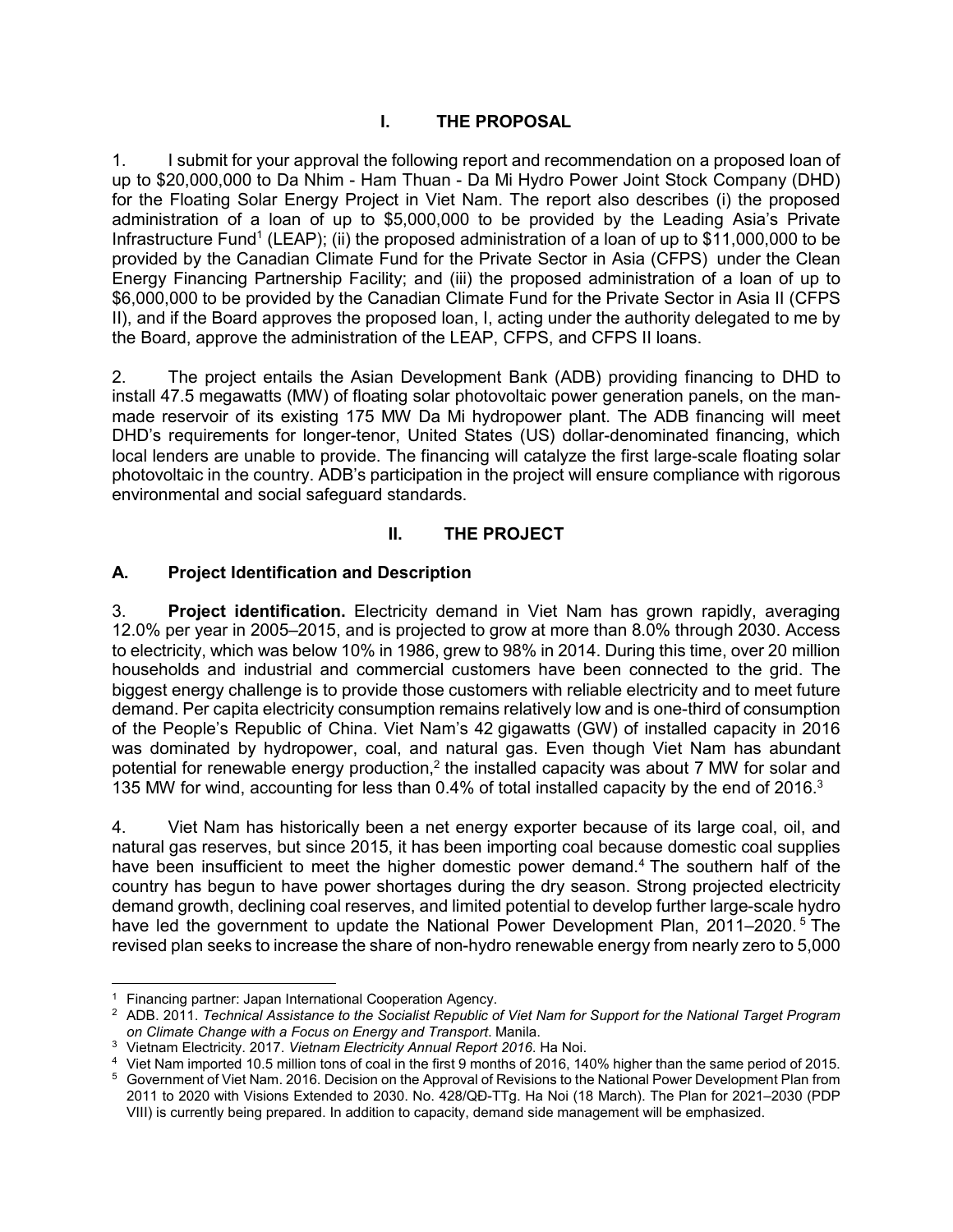MW by 2020, and reduce the use of imported coal to produce electricity. In addition to using indigenous energy resources, solar photovoltaic power projects have short construction periods. Increased deployment of solar power technology will support Viet Nam's urgent need to increase generation capacity and promote low emissions energy sources.

5. The private sector is expected to provide most future investment in Viet Nam's generation capacity, given the balance sheet constraints of the state utility (EVN), the exposure of domestic banks to state-owned enterprises, and limits to concessional borrowing. In March 2016, the government published the National Power Development Plan, 2011–2020, setting a target of 850 MW of solar and 800 MW for wind energy by 2020. In April 2017, the Prime Minister issued Decision No. 11/2017/QD-TTg to accelerate the development of private sector solar projects.<sup>6</sup> This decision includes a provision for a 20-year feed-in tariff (FIT) of \$0.0935 per kilowatt-hour (kWh) for solar photovoltaic projects. Developers wishing to avail of the FIT need to reach commercial operation by 30 June 2019 and use the standard domestic power purchase agreement (PPA) issued by the Ministry of Industry and Trade. While many international project developers are interested in Viet Nam because the \$0.0935 per kWh tariff is attractive, the terms of the domestic PPA and the lack of local finance options may make it difficult for Viet Nam to achieve its renewable energy development targets.<sup>7</sup>

#### [CONFIDENTIAL INFORMATION DELETED]

6. **Project design.** The borrower, DHD, plans to install 47.5 MW of floating solar photovoltaic power generation panels, on the reservoir of its existing 175 MW Da Mi hydropower plant. This will significantly increase Viet Nam's solar generation capacity by almost sevenfold from 7MW to 54.5MW. Additional facilities include a floating central inverter, a grounded substation, and a new 3.5-kilometer 110-kilovolt transmission line to connect with the national grid.

#### [CONFIDENTIAL INFORMATION DELETED]

7. DHD will enter into a 20-year PPA with the national utility, EVN, to sell power generated by the solar facility to the grid using the solar power FIT regime. This project will be one of first utility-scale, solar power projects in Viet Nam; and one of the first large-scale floating solar projects outside the People's Republic of China.

8. **Borrower.** Following the 2013 restructuring of EVN, DHD became a subsidiary of the newly created Power Generation Corporation 1 (Genco 1), one of three regional generation companies of EVN. Genco 1 is a limited liability company of EVN that is legally independent with its own audited accounts, management, and board. Genco 1 is being privatized. Once completed, it will become a joint stock company owned by EVN and other investors.

9. DHD is legally independent and separate from Genco 1 and EVN. It owns and operates four hydropower plants: Da Mi (175 MW), Ham Thuan (300 MW), Da Nhim (160 MW), and Song Pha (7.5 MW). DHD's total generation capacity is 642.5 MW, about 1.7% of Viet Nam's generation capacity.<sup>8</sup>

<sup>-</sup><sup>6</sup> Government of Viet Nam. 2017. Decision on the Support Mechanisms for the Development of Solar Power Projects in Vietnam. No: 11 /2017/QD-TTg. Ha Noi (11 April).

<sup>&</sup>lt;sup>7</sup> Baker McKenzie. 2017. <u>Matrix of Review of Decision No. 11/2017/QD-TTG of the Prime Minister dated 11 April 2017</u>

 $^8\,$  At the end 2016, the total generation capacity of Viet Nam was 42.1 GW, of which EVN's capacity was 25.9 GW (61.4%), PetroVietnam 4.4 GW (10.5%), Vinacomin 1.8 GW (4.2%), and independent power producers (IPPs) and build-operate-transfers 10.0 GW (23.9%). EVN, PetroVietnam, and Vinacomin are state-owned enterprises.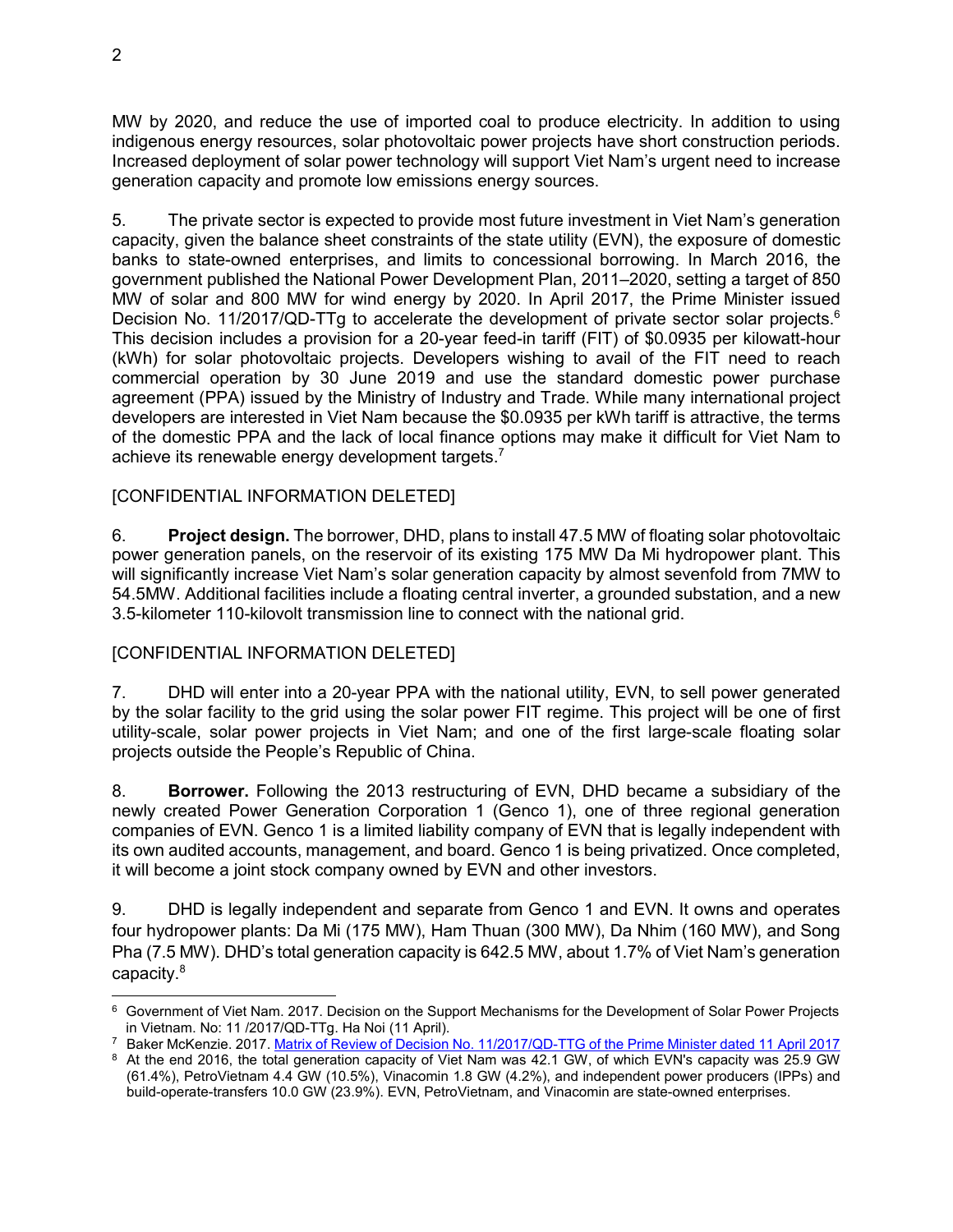## [CONFIDENTIAL INFORMATION DELETED]

10. Integrity due diligence was conducted. $9$  No tax due diligence was required, as the project is entirely owned and structured through Vietnamese companies. ADB's review of DHD does not give ADB cause to believe that such entity has been established, or is being used for cross-border tax evasion, money laundering, or terrorism financing in the jurisdictions involved in the project. An international auditor, KPMG, has audited DHD's accounts since 2016.

### **B. Development Impact, Outcome, and Outputs**

11. **Impact.** The National Power Development Plan, 2011–2020 aims to prioritize the development of renewable energy sources for power production.<sup>10</sup> The project is aligned with increasing the contribution of solar energy to Viet Nam's power supply. The project also supports the government's commitment to reducing the emission intensity per unit of gross domestic product.<sup>11</sup>

12. **Outcome.** The project will have the following outcome: increased supply of clean power to the domestic grid. It will generate about 63,138 megawatt-hours of electricity per year and reduce about 30,302 tons of carbon dioxide equivalent (tCO<sub>2</sub>e) emissions per year.<sup>12</sup>

13. **Outputs.** The outputs of the project will be the development of a 47.5 MW floating photovoltaic plant and its associated facilities. Construction and operation of the plant will also generate employment for the local community, including economic opportunities for women, and stimulate the local and national economy.

#### **C. Alignment with ADB Strategy and Operations**

14. **Consistency with ADB strategy and country strategy**. ADB's Strategy 2030 outlined seven operational priorities to address the development challenges in Asia and the Pacific.<sup>13</sup> The project supports two of those priorities: (i) addressing remaining poverty and reducing inequality, and (ii) tackling climate change, building climate and disaster resilience, and enhancing environment sustainability.

15. The energy sector has been a priority sector in ADB's Viet Nam country program. Since 1994, ADB has provided 16 sovereign loans for a total \$2.6 billion, two nonsovereign loans for a total of \$150 million, and 43 technical assistance projects and grants for a total \$37.6 million to the energy sector. ADB's country partnership strategy for Viet Nam, 2016–2020 aims to foster inclusive and environmentally sustainable growth. The project is aligned with two of the three pillars of the strategy: (i) increasing the inclusiveness of infrastructure and service delivery and (ii) improving environmental sustainability and climate change response. Under the strategy, ADB

<sup>-</sup>9 ADB. 2003. *Enhancing the Asian Development Bank's Role in Combating Money Laundering and the Financing of Terrorism*. Manila. Further information is provided in the Integrity and Tax Due Diligence Disclosure (accessible from the list of linked documents in Appendix 2).

 $10$  The expected share of solar power to total installed capacity will be 0.5% in 2020, 1.6% in 2025, and 3.3% in 2030. <sup>11</sup> Government of Viet Nam. 2015. *Intended Nationally Determined Contribution of Viet Nam.* 

http://www4.unfccc.int/ndcregistry/PublishedDocuments/Viet%20Nam%20First/VIETNAM%27S%20INDC.pdf. The government commits to reduce the emission intensity per unit of gross domestic product by 20%, by 2030.

<sup>12</sup> Based on a grid emission factor of 0.48 tCO2e per megawatt-hour for Viet Nam. ADB. 2017. *Guidelines for Estimating Greenhouse Gas Emissions of Asian Development Bank Projects*. Manila.

<sup>13</sup> ADB. 2018. *Strategy 2030: Achieving a Prosperous, Inclusive, Resilient, and Sustainable Asia and the Pacific.* Manila.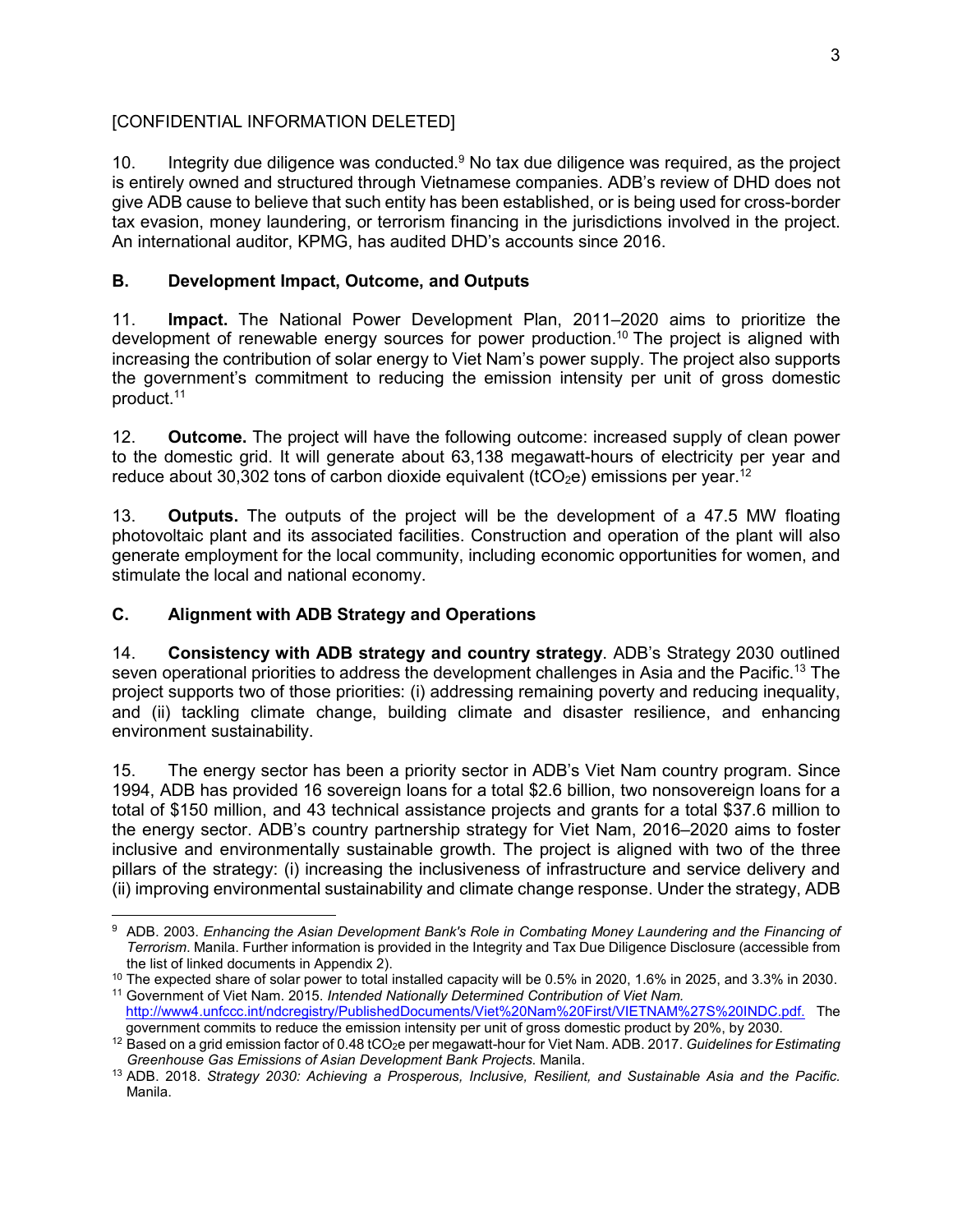will increase the focus on renewable energy, including through public–private partnership (PPP), to promote sustainable growth.<sup>14</sup>

16. **Consistency with sector strategy and relevant ADB operations**. The project aligns with ADB's energy policy, which encourages interventions designed to shift reliance on fossil fuel sources for energy to renewable forms of energy to slow down the growth of greenhouse gas (GHG) emissions and help countries achieve energy self-sufficiency.<sup>15</sup> The project will increase Viet Nam's use of renewable energy and reduce reliance on fossil fuels such as coal thereby mitigating GHGs. It is also aligned with Viet Nam's commitments to the United Nations Framework Convention on Climate Change, and will contribute to ADB's target of providing \$80.0 billion in climate finance by 2030. $^{16}$ 

17. **Lessons from previous operations.** This is the first large-scale, private sector, floating solar project for Viet Nam and ADB. The project carefully considered experience from previous ground-mounted solar projects. ADB has extensive experience in renewable energy projects throughout Asia, and has incorporated lessons learned from previous renewable energy projects into the deal structure.<sup>17</sup> The project builds on results and lessons from the close cooperation between ADB sovereign operations and the Government of Viet Nam for energy sector reform.<sup>18</sup>

18. ADB has provided substantial support to the PPP enabling environment in Viet Nam, although its investment in PPP projects has been limited.<sup>19</sup> The last major PPP project ADB invested in was in 2002. The key issues that have impeded investments include (i) transparency in regulations and implementation, (ii) risk allocation between the public and private sectors, (iii) land use rights, (iv) cost-recovery tariffs, and (v) availability of long-term debt. While a new PPP decree was issued in April 2015 to encourage private sector investments, private sector participation in infrastructure is still nascent.

## **D. Project Cost and Financing Plan**

[CONFIDENTIAL INFORMATION DELETED]

#### **E. Implementation Arrangements**

19. Table 3 summarizes the implementation arrangements. $20$ 

| Table 3: Summary of Implementation Arrangements |                                                                                                                                                                                                                        |  |  |
|-------------------------------------------------|------------------------------------------------------------------------------------------------------------------------------------------------------------------------------------------------------------------------|--|--|
| <b>Aspects</b>                                  | <b>Arrangements</b>                                                                                                                                                                                                    |  |  |
| Regulatory framework                            | The project is being implemented under Prime Minister Decision No.<br>11/2017/QD-TTg, which (i) establishes the framework for the formation,<br>assessment, and approval of solar power development master plans, (ii) |  |  |

**Table 3: Summary of Implementation Arrangements** 

<sup>14</sup> ADB. 2016. *Country Partnership Strategy: Viet Nam, 2016–2020—Fostering More Inclusive and Environmentally Sustainable Growth*. Manila.

<sup>15</sup> ADB. 2009. *Energy Policy*. Manila.

<sup>16</sup> Government of Viet Nam. 2015. *Intended Nationally Determined Contribution*. Ha Noi.

<sup>&</sup>lt;sup>17</sup> Lessons from previous renewable energy transactions were applied in structuring the deal. These include the overall financial structure, the review of the PPA and technical due diligence reports, and the covenant package.

<sup>18</sup> ADB. 2015. *Technical Assistance to the Socialist Republic of Viet Nam for Power Sector Reform Program.* Manila.

<sup>19</sup> ADB. 2012. *Report and Recommendations of the President to the Board of Directors: Proposed Loan to the Socialist Republic of Viet Nam for the Public–Private Partnership Support Project*. Manila; ADB. 2012. *Technical Assistance for Developing Government Support and Risk Management Systems for Public–Private Partnerships in Southeast Asia*. Manila.

<sup>&</sup>lt;sup>20</sup> Details of Implementation Arrangements (accessible from the list of linked documents in Appendix 2).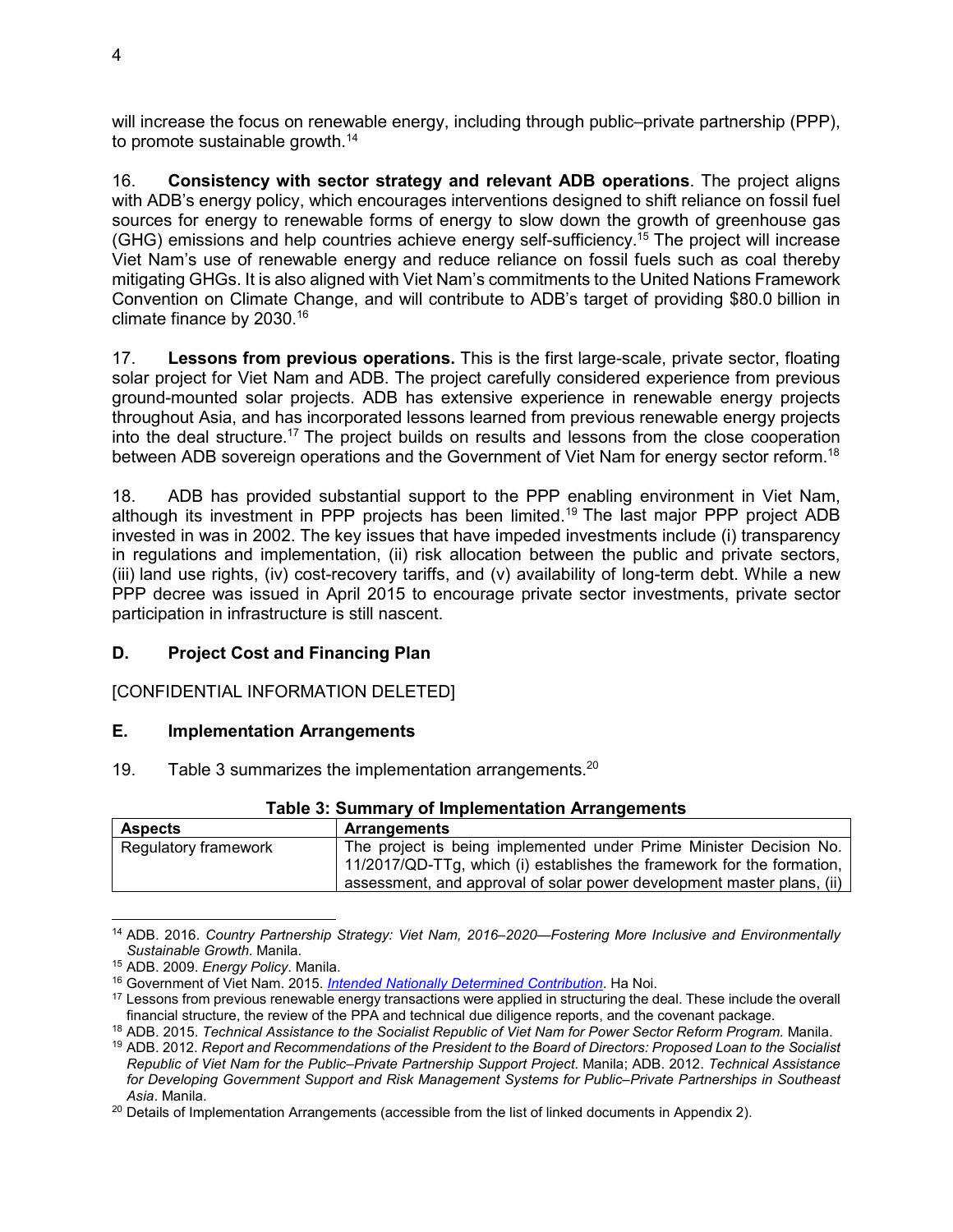| <b>Aspects</b>                                                                                  | <b>Arrangements</b>                                                         |  |  |
|-------------------------------------------------------------------------------------------------|-----------------------------------------------------------------------------|--|--|
|                                                                                                 | creates a standardized power purchase agreement template for on-grid        |  |  |
|                                                                                                 | solar power projects, and (iii) creates technical standards on solar power, |  |  |
|                                                                                                 | and provides guidelines on the procedures for the connection and            |  |  |
|                                                                                                 | metering installment of renewable projects.                                 |  |  |
| Management                                                                                      | DHD, as the sole project sponsor, has experience in the construction,       |  |  |
|                                                                                                 | operation, and maintenance of hydropower plants since 1964. Since this      |  |  |
|                                                                                                 | is DHD's first solar project, it has hired EVN PECC 1, a power engineering  |  |  |
|                                                                                                 | consulting firm to assist in overseeing the design, construction, and       |  |  |
|                                                                                                 | implementation of the project.                                              |  |  |
| Implementation period                                                                           | [CONFIDENTIAL INFORMATION DELETED]                                          |  |  |
| Construction arrangements                                                                       | [CONFIDENTIAL INFORMATION DELETED]                                          |  |  |
| Operations arrangements                                                                         |                                                                             |  |  |
| Revenue structure                                                                               | DHD will sell electricity generated from the project to EVN under a 20-     |  |  |
|                                                                                                 | year power purchase agreement as part of the renewable FIT of \$0.0935      |  |  |
|                                                                                                 | per kilowatt-hour equivalent. The FIT is paid in dong, but indexed to the   |  |  |
|                                                                                                 | United States dollar. ADB can also rely on DHD's 722 megawatts of           |  |  |
|                                                                                                 | hydropower as a financial backstop.                                         |  |  |
| Operation and                                                                                   | [CONFIDENTIAL INFORMATION DELETED]                                          |  |  |
| maintenance                                                                                     |                                                                             |  |  |
| The project sponsor will report to ADB on key performance indicators,<br>Performance monitoring |                                                                             |  |  |
|                                                                                                 | including output and outcome indicators. The borrower will also submit (i)  |  |  |
|                                                                                                 | semiannual unaudited and annual audited financial statements, (ii)          |  |  |
|                                                                                                 | environmental and social monitoring reports, and (iii) development          |  |  |
|                                                                                                 | effectiveness reports.                                                      |  |  |

ADB = Asian Development Bank, DHD = Da Nhim - Ham Thuan - Da Mi Hydro Power Joint Stock Company, EVN = Vietnam Electricity, FIT = feed-in tariff.

Source: Asian Development Bank.

## **F. Projected Financial and Economic Performance**

## [CONFIDENTIAL INFORMATION DELETED]

## **III. THE PROPOSED ADB ASSISTANCE**

#### **A. The Assistance**

20. ADB assistance will have four components: (i) a direct loan of up to \$20 million, (ii) a parallel loan of up to \$5 million from LEAP, (iii) a concessional loan from the CFPS of up to \$11 million, and (iv) a concessional loan from the CFPS II of up to \$6 million. The direct loan will be provided from ADB's ordinary capital resources. All loans will have a tenor of up to 15 years, including a 1-year grace period on principal repayment. During the life of the corporate loans, DHD will be bound by financial and operational covenants stipulated in the loan agreement.

#### **B. Value Added by ADB Assistance**

21. ADB adds value by mobilizing a financing package that makes the 47.5 MW floating solar project commercially viable. International lenders are not comfortable with the current domestic PPA terms and local banks lack experience in financing renewable energy projects. Local banks are also unable to lend in US dollars or provide the longer tenor debt that such infrastructure projects require. The project is one of Viet Nam's first independent power producer (IPP) renewable energy infrastructure and floating solar technology is new to the country. ADB's support for such IPPs and innovative technology will potentially catalyze other investors to do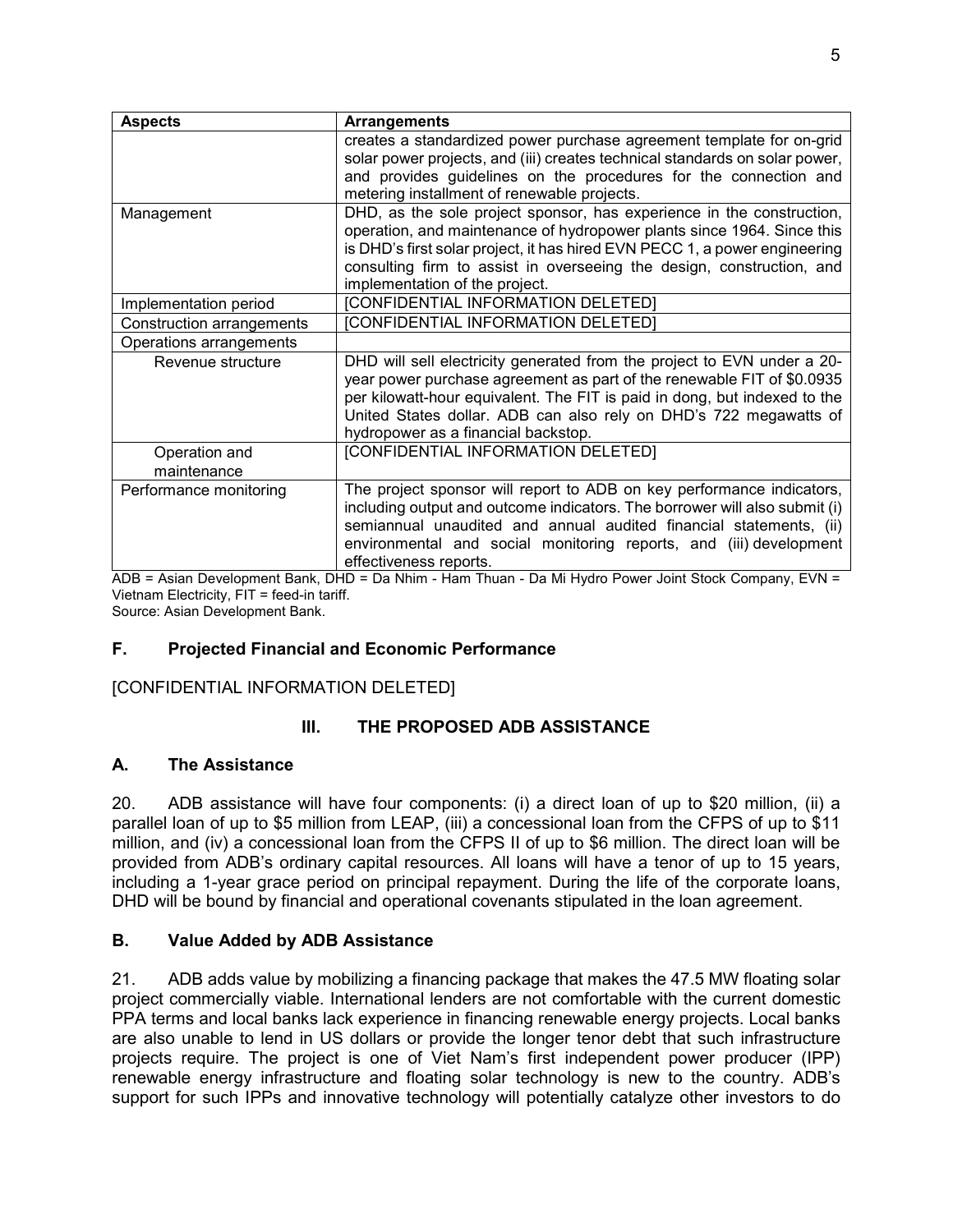similar investments, and commercial financiers to lower their risk perception of the industry. This project will also be instrumental in helping EVN learn how to dispatch intermittent renewable power at scale. ADB's participation in the project will also ensure compliance with ADB's rigorous environmental and social safeguard standards and will improve the promotion of gender equity.

22. The participation of concessional loans from the CFPS and CFPS II was necessary to improve the financial viability of the project because of the additional costs and risks associated with developing the first floating solar power project in the country and the region. The concessional financing was designed to fill a funding gap, to move financial ratios and returns part-way towards private sector norms, and to demonstrate a viable financing model for other private sector developers to encourage scale-up and replication. The concessional financing was structured and approved by CFPS I and CFPS II in concert with ADB's fund management team and is aligned with Development Finance Institution agreed principles on the use of blended concessional financing for the private sector.

#### **C. Risks**

[CONFIDENTIAL INFORMATION DELETED]

## **IV. POLICY COMPLIANCE**

#### **A. Safeguards and Social Dimensions**

23. ADB has categorized the investment in compliance with ADB's Safeguard Policy Statement (SPS, 2009) as follows: environment (category B), involuntary resettlement (category B), and indigenous peoples (category C).

24. ADB has undertaken due diligence and reviewed the potential environmental and social impacts of the project and the measures to avoid, minimize, mitigate, and compensate for adverse impacts in the safeguard reports and plans. The environmental and social measures and the institutional capacity and commitment of DHD to manage the project's social and environmental impacts are deemed adequate. The ADB investment will be provided at the corporate level but will primarily support the floating solar project, so ADB's SPS requirements for general corporate finance apply to this project. Qualified and experienced external experts conducted an audit of DHD's environmental, health and safety, and social policies, procedures, and operations. The audit assessed DHD's (i) compliance with local regulations and current environmental, health and safety, and social policies and procedures, and (ii) past and current performance against the objectives, principles, and requirements of ADB's SPS. The audit recommended corrective actions at corporate and subproject level (i.e., floating solar) to comply with ADB's SPS and other social requirements. The corrective action plan includes developing an environmental and social management system (ESMS) procedure to streamline DHD's procedures throughout the project cycle, and enhancing its community health and safety plan, which will be appended to the ESMS. It also requires detailed assessments to be undertaken of project biodiversity and social impacts, and enhancement of the project-specific environmental and social management plan (ESMP).

25. All additional studies have been undertaken before transaction approval and are incorporated in a supplementary initial environmental and social examination (IESE) report with an enhanced ESMP. The enhanced ESMS procedures are a condition of first disbursement. The institutional capacity of DHD is adequate to meet statutory environmental and social requirements. However, additional training has to be undertaken to build the company's environmental and social management capacity to meet ADB requirements.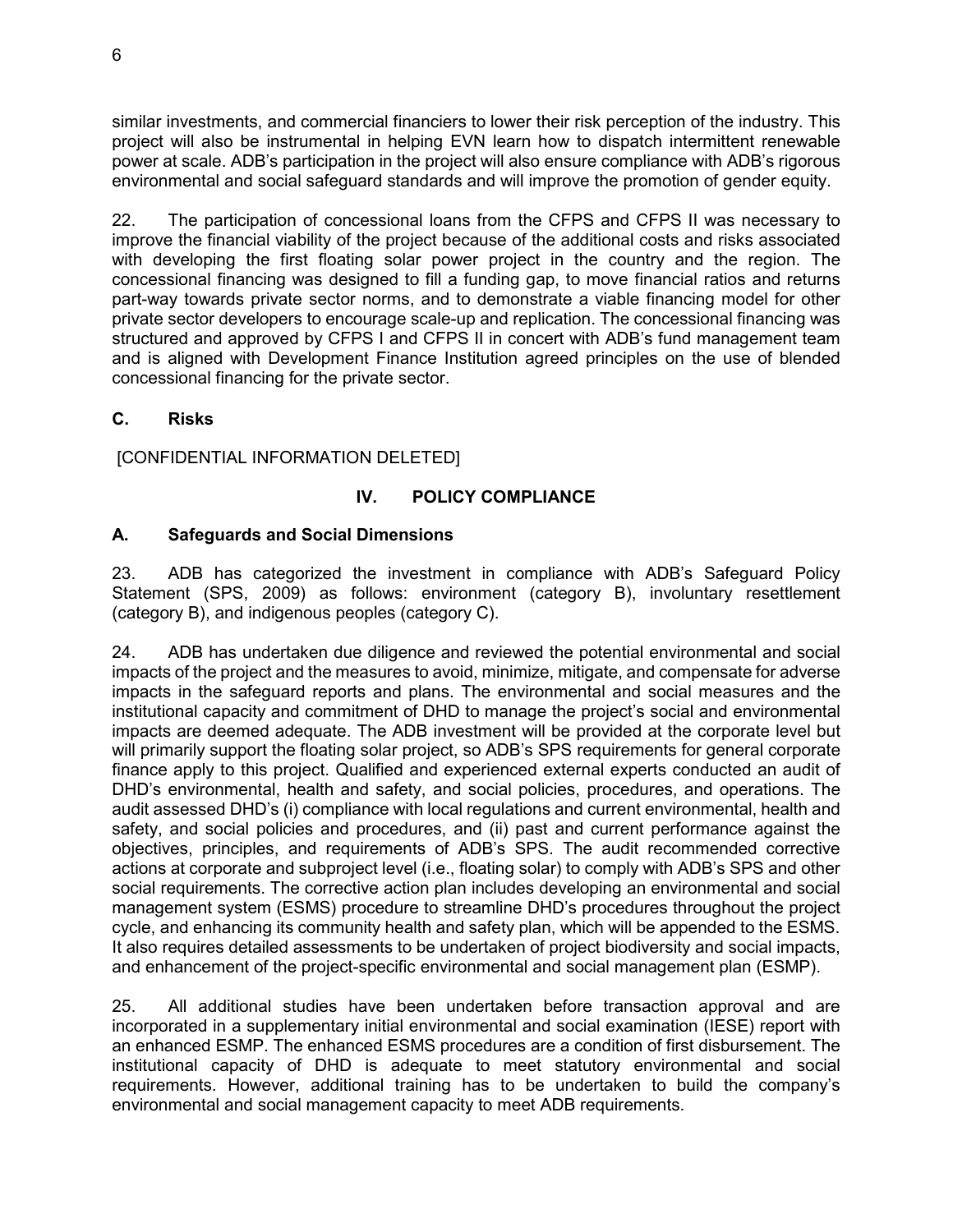26. The project footprint is not located within national or internationally recognized protected areas and has been confirmed as modified habitat through the biodiversity assessment. The potential environmental impacts during construction include dust generation, air emissions, noise, waste, water pollution from civil works, reservoir sediment disturbance from deployment of anchor and shore blocks, and occupational and community health and safety for workers and fishing households residing near the project area. However, these impacts are expected to be short-term and localized. The EPC contractor will be required to adopt the construction phase ESMP of the IESE as part of its contractual obligations.

#### [CONFIDENTIAL INFORMATION DELETED]

27. DHD will comply with national labor laws and, pursuant to ADB's Social Protection Strategy (2001), will take measures to comply with internationally recognized core labor standards.<sup>21</sup> DHD will report regularly to ADB on (i) compliance with such laws and (ii) the measures taken. Information disclosure and consultation with affected people will be conducted in accordance with ADB requirements. $^{22}$ 

28. Significant efforts were made to include some gender features in the project thereby enhancing benefits for women. DHD commits to implement measures such as external stakeholder engagement and respectful workplace training, and has agreed to the actions set forth in the Gender Action Plan<sup>23</sup> following ADB's Policy on Gender and Development (2003).<sup>24</sup> This document will form part of the legal documentation and DHD will submit periodic reports on the implementation of such gender measures to ADB. DHD promotes equal opportunity in employment and operates in accordance with Viet Nam's Law on Gender Equality.

## **B. Anticorruption Policy**

29. DHD was advised of ADB's policy of implementing best international practice relating to combating corruption, money laundering, and the financing of terrorism. ADB will ensure that the investment documentation includes appropriate provisions prohibiting corruption, money laundering, and the financing of terrorism; and remedies for ADB in the event of noncompliance.

## **C. Investment Limitations**

## [CONFIDENTIAL INFORMATION DELETED]

#### **D. Assurances**

30. Consistent with the Agreement Establishing the Asian Development Bank (the Charter), ADB will proceed with the assistance upon establishing that the Government of Viet Nam has no objection to the proposed assistance to Da Nhim - Ham Thuan - Da Mi Hydro Power Joint Stock Company. <sup>25</sup> ADB will enter into suitable finance documentation, in form and substance satisfactory to ADB, following approval of the proposed assistance by ADB Board of Directors.

<sup>-</sup><sup>21</sup> ADB. 2003. *Social Protection.* Manila (adopted in 2001).

 $22$  Summary Poverty Reduction and Social Strategy (accessible from the list of linked documents in Appendix 2).

 $23$  Gender Action Plan (accessible from the list of linked documents in Appendix 2).

<sup>24</sup> ADB. 2003. *Policy on Gender and Development.* Manila

<sup>25</sup> ADB. 1966. *Agreement Establishing the Asian Development Bank.* Manila.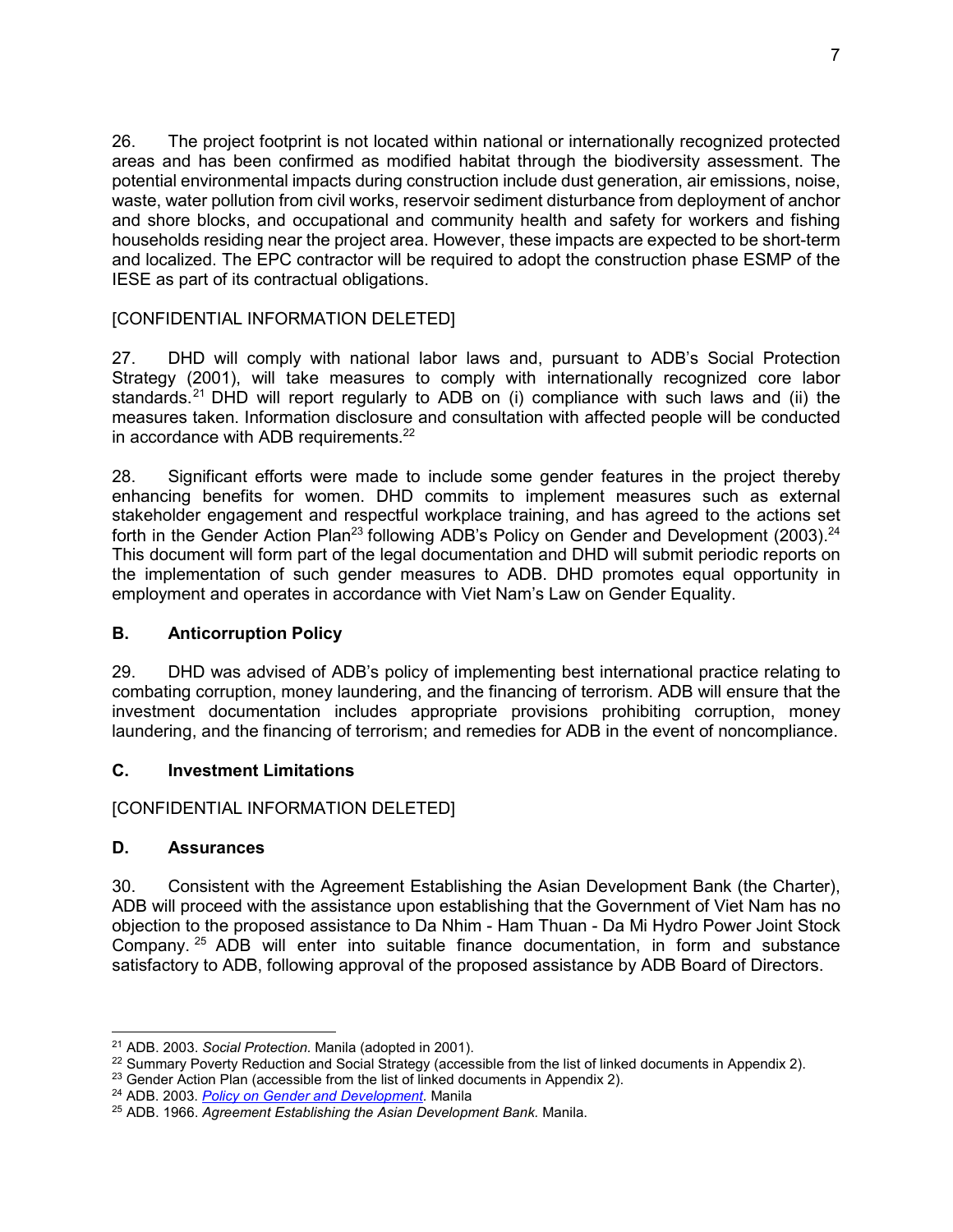#### **V. RECOMMENDATION**

31. I am satisfied that the proposed loan would comply with the Articles of Agreement of the Asian Development Bank (ADB) and recommend that the Board approve the loan of up to \$20,000,000 from ADB's ordinary capital resources to Da Nhim - Ham Thuan - Da Mi Hydro Power Joint Stock Company for the Floating Solar Energy Project in Viet Nam, with such terms and conditions as are substantially in accordance with those set forth in this report, and as may be reported to the Board.

> Takehiko Nakao President

12 September 2018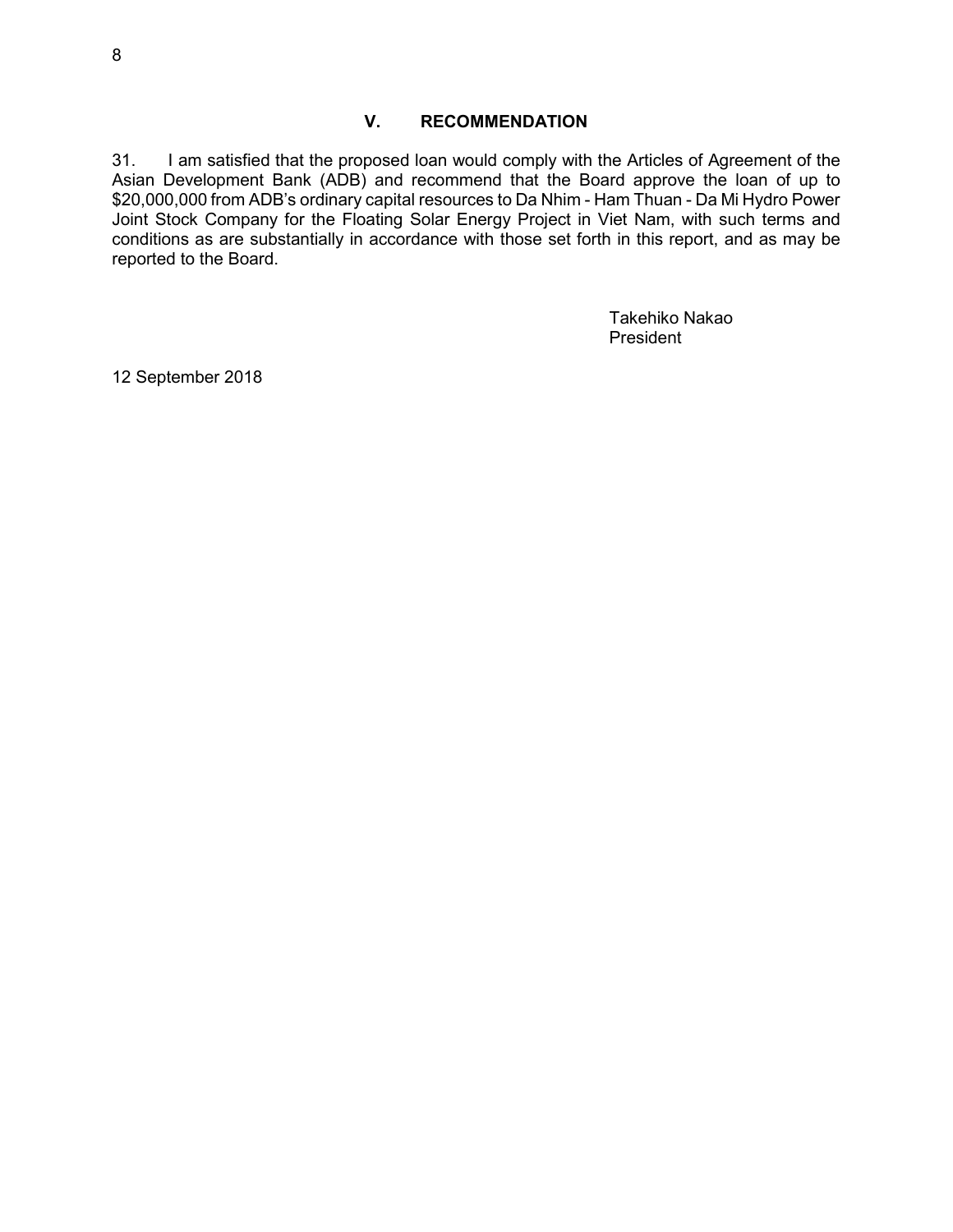#### **Impacts the Project is Aligned with**

Contribution of solar energy to Viet Nam power supply increased (National Master Plan for Power Development for the 2011–2010 Period with the Vision to 2030)<sup>a</sup>

Emission intensity per unit of gross domestic product decreased (Intended Nationally Determined Contribution of Viet Nam)<sup>b</sup>

|                                                                                      | <b>Performance Indicators with</b>                                                                                                                                                                                                                                                                                                                                                                                | Data Sources and<br><b>Reporting</b>                                   |                                                                                                               |
|--------------------------------------------------------------------------------------|-------------------------------------------------------------------------------------------------------------------------------------------------------------------------------------------------------------------------------------------------------------------------------------------------------------------------------------------------------------------------------------------------------------------|------------------------------------------------------------------------|---------------------------------------------------------------------------------------------------------------|
| <b>Results Chain</b>                                                                 | <b>Targets and Baselines</b>                                                                                                                                                                                                                                                                                                                                                                                      | <b>Mechanisms</b>                                                      | <b>Risks</b>                                                                                                  |
| Outcome                                                                              | By 2023:                                                                                                                                                                                                                                                                                                                                                                                                          |                                                                        |                                                                                                               |
| Supply of clean power to<br>the domestic grid<br>increased                           | a. Electricity generated and<br>delivered to offtaker increased to<br>63,138 MWh per year<br>(2017 baseline: 0 MWh)<br>b. Annual amount of emissions<br>reductions achieved 30,302<br>tCO <sub>2</sub> e (2017 baseline: $0$ tCO <sub>2</sub> e)<br>c. Number of jobs provided<br>during operation amount to at<br>least 10 (2017 baseline: 0)<br>d. Annual domestic purchase of<br>goods and services amounts to | a-d. DHD's annual<br>development<br>effectiveness<br>monitoring report | Changes in<br>regulatory<br>environment or<br>power<br>purchasing<br>agreement<br>Climate and<br>weather risk |
|                                                                                      | more than \$25 million during<br>operation (2017 baseline: \$0)                                                                                                                                                                                                                                                                                                                                                   |                                                                        |                                                                                                               |
| <b>Outputs</b>                                                                       | By 2023:                                                                                                                                                                                                                                                                                                                                                                                                          |                                                                        |                                                                                                               |
| 1. Floating photovoltaic<br>plant and associated<br>facilities installed             | 1a. Total installed electricity<br>generation photovoltaic capacity<br>of project increased to 47.5 MW<br>(2017 baseline: 0 MW)                                                                                                                                                                                                                                                                                   | 1-3. DHD's annual<br>development<br>effectiveness<br>monitoring report | Construction<br>delays caused<br>by force majeure<br>events                                                   |
|                                                                                      | 1b. Total installed transmission<br>lines increased by 3.5 km (2017<br>baseline: 0 km)                                                                                                                                                                                                                                                                                                                            |                                                                        | Cost overruns                                                                                                 |
| 2. Local employment<br>generated and economic<br>opportunities for women<br>improved | 2a. Number of jobs provided<br>during construction phase<br>amount to at least 40<br>(2017 baseline: 0)                                                                                                                                                                                                                                                                                                           |                                                                        |                                                                                                               |
|                                                                                      | 2b. All people directly affected<br>by project construction and<br>operation are engaged in<br>meaningful consultation and are<br>invited to seminars on gender<br>equality, providing training on                                                                                                                                                                                                                |                                                                        |                                                                                                               |